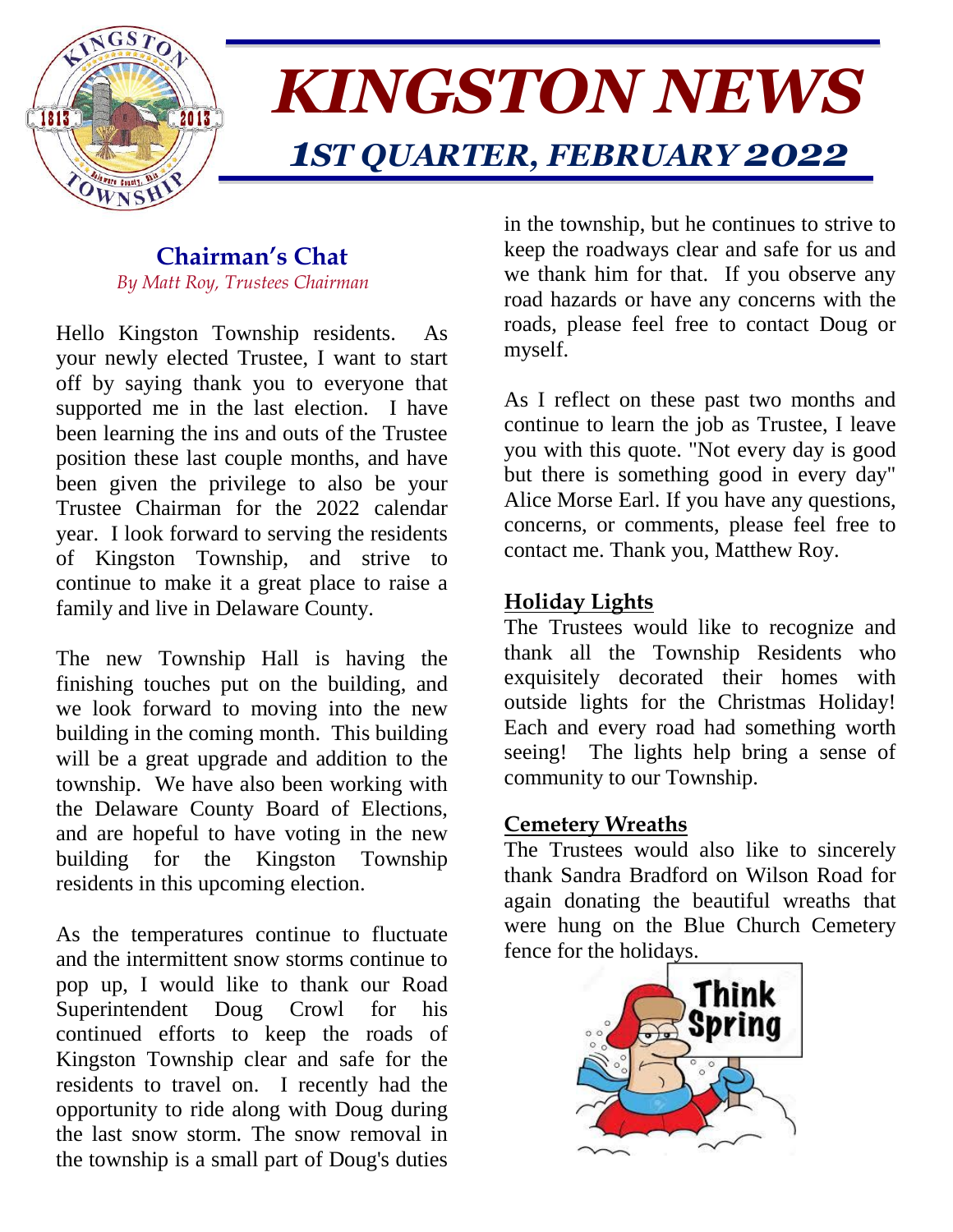# **Blue Church Painting Donated**



Pictured above are Carolyn Law, Fiscal Office Greg Roy and Trustee Bill Shively.

During the Monthly Trustee Meeting on December 7, 2021, Carolyn Law presented an oil painting of the Old Blue Church to Kingston Township. The painting belonged to Carolyn's mother Marge Shoaf who grew up on a farm located on State Route 61 south of Kilbourne Road. Marge purchased the painting from Artist Geneva Fuller at the Delaware Arts Festival in the early 80's. Carolyn remembers her grandmother Maude and her aunts and uncles attending services at the Blue Church which sat at the corner of SR521 and Blue Church Road on the cemetery property.

The painting hung in Carolyn's mother and father's home in Delaware for many years. With the passing of her mother in 2018 and her father looking to down size, this was the perfect time for the family to donate the painting to Kingston Township as it transitions into its new Township Hall.

The Trustees gladly accepted the historic painting, and sincerely appreciate the generous donation from the Shoaf family! The painting will be proudly displayed once the new Township Hall is opened.

## **Commissioner's Proclamation Presented**

Also during the Monthly Trustee Meeting on December 7, 2021, County Commissioner Jeff Benton presented a Commissioner's Proclamation to Trustee Steve Volpe for his dedication, commitment and years of outstanding service to the people of Kingston Township and Delaware County.

Steve served as a Kingston Township Trustee for 12 years, during which time he spearheaded the construction of the new Township Hall and Park. He was a graduate of the Ohio Township Association Leadership Academy, and served as President of the Delaware County Township Association where he helped bring issues facing the county's townships to the attention of local, state and federal officials.

Trustee Volpe worked on a number of local issues for the betterment of our residents attempting many times to get the speed limit reduced on Wilson Road, coordinating increased law enforcement patrol presence on Wilson Road and within the Township, and regularly advocated for the extension of high-speed internet and cable to unserved areas.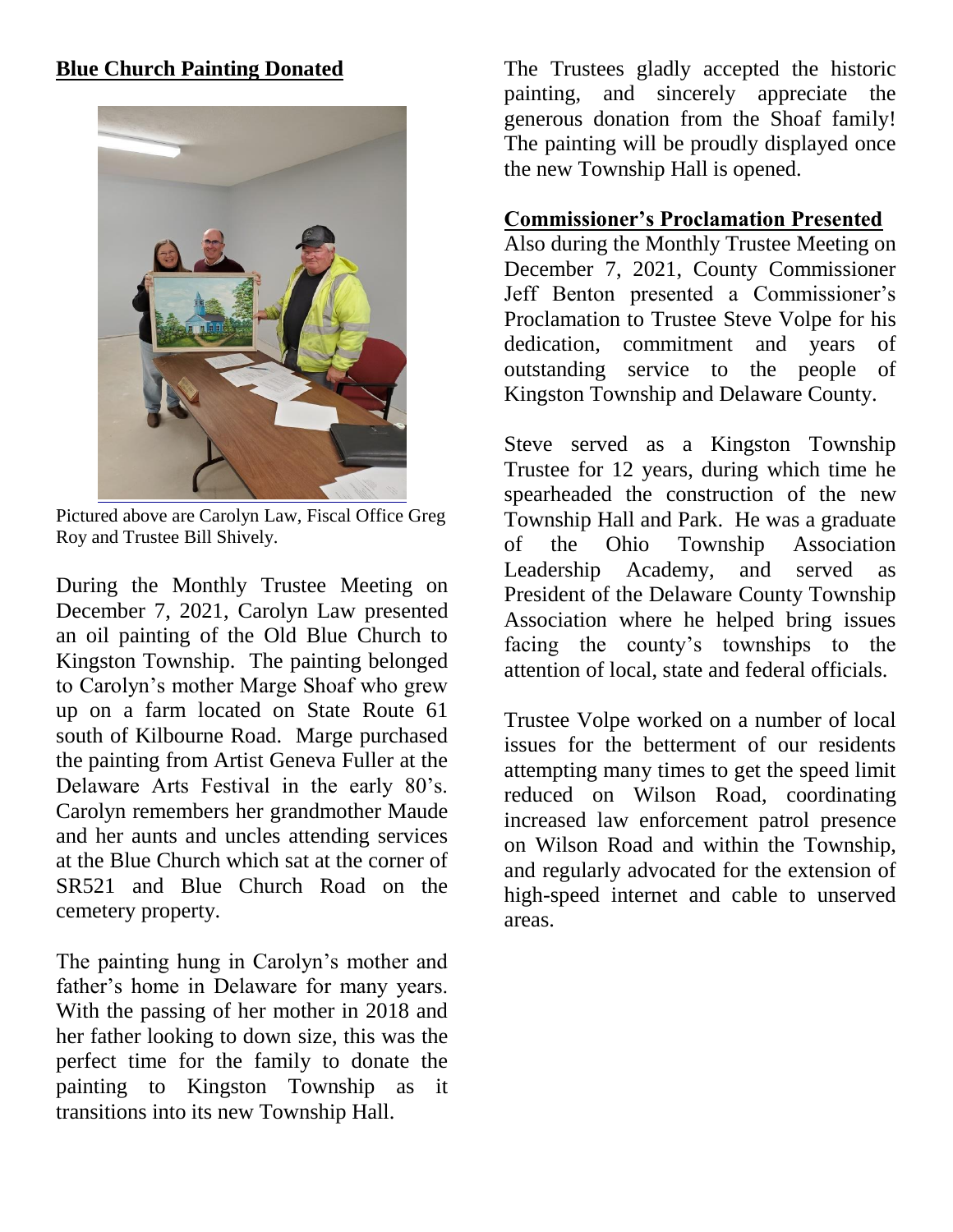

Pictured above are County Commissioner Jeff Benton and Trustee Steve Volpe.

# **New Trustees Sworn In**



Pictured above Fiscal Officer Greg Roy swears in new Trustee Matt Roy and reelected Trustee Bill Shively at the January 4th Trustee Meeting.

# **2022 TRUSTEE ORGANIZATIONAL MEETING**

At their January 4, 2022 Organizational Meeting, a number of appointments and resolutions were passed for 2022 including:

- Matt Roy elected Chairman
- Bill Shively elected Vice-Chair
- Dewey Akers elected Executive Member
- Porter Kingston Fire District Board— Dewey Akers
- Delaware County Prosecutor retained as the township's legal counsel
- Delaware Health District Advisory Board—Matt Roy
- Established the first Tuesday of the month for Trustee Meetings at 7:00pm
- Dave Stites renamed Assistant Zoning Inspector, Zoning Secretary and Regional Planning Representative
- Renamed current Members of the Zoning Commission and Board of Zoning Appeals
- Renamed Doug Crowl Road Superintendent and Cemetery Sexton
- Continued current Zoning Fees and Cemetery Fees and Rules
- Set the Mileage Reimbursement Rate at \$.585 cents per mile
- Certified official roadway mileage as 18.70 miles
- Approved \$1,260 for Emergency Services Fee Assessment
- Approved \$1,409 for Regional Planning Membership Dues
- Approved \$3,023 for Health District Apportionment
- Adopted Public Records Policy
- Adopted Credit Card Use Policy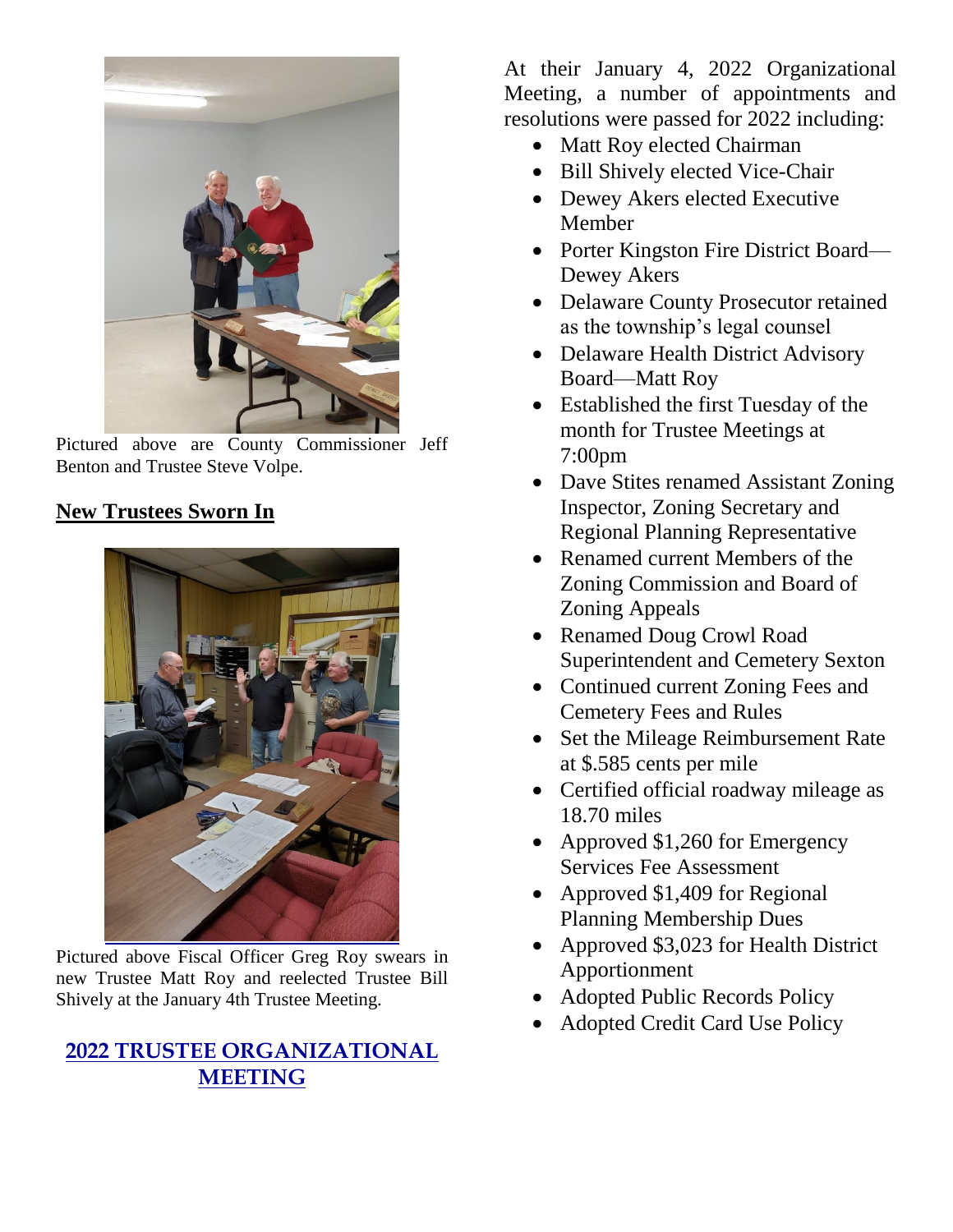# **ZONING REPORT**

For 2021, 31 permits (51 total in 2020) were approved including: New Build Homes 12 (34 total 2021) Additions 2

| Pools                      |    |  |
|----------------------------|----|--|
| <b>Accessory Buildings</b> | 10 |  |
| Decks/Patios               |    |  |
|                            |    |  |

Additional approvals included:

| <b>Agricultural Exemptions</b> | 3             |
|--------------------------------|---------------|
| Complaints                     |               |
| Adj. Land Transfers            |               |
| <b>Common Access Drives</b>    | $\mathcal{D}$ |
| Lot Splits Under 5 Acres       | 6             |

The Zoning Commission met 4 times and 2 Board of Zoning Appeals Hearings were held. The Kingston News was published 4 times.

## **Permits**

For the month of January 2022, the following zoning permits were approved:

- 3 New Build Homes
- 1 Accessory Structures
- 1 Addition/Deck

Please remember to contact the Zoning Office before starting construction of any new structures or improvement/expansion of an existing structure.

### **Board Vacancies**

The Kingston Township Board of Trustees will be filling an **Alternate** vacancy on the **Board of Zoning Appeals** and **Zoning Commission** which both run through December 2025. Both vacancies are posted in the Township Website under the Special Notices tab. Contact the Zoning Office with any questions or interest.

## **ROADS & CEMETERIES**

#### **Since The Last Newsletter**

For the months of November 2021 through January 2021, 1 driveway permit was issued, and 3 dead deer struck by motor vehicles were removed from the Township road right-of-ways. There were 8 lots sold in the Blue Church Cemetery, and there were 2 interments. 50 tons of salt were applied to the township roadways in January to ensure safety during snow and ice conditions.

Roadwork planned for next summer focuses on rehabilitation of Rosecrans Road from State Route 61 west to Carter's Corner. The work will include 1,000 feet of edge milling and repair, some berming, and a chip and seal application followed with a fog coating. A culvert will be replaced and soft spot repaired on the west end of the road ahead of the rehabilitation work.

Two Petition Ditch Projects are still under review and consideration by the Delaware County Commissioners on Todd Street Road to relieve flooding impacts during heavy rain events.

As you are driving the roadways within Kingston Township and see damage to the pavement, signs or guardrails, please report the damage to Road Superintendent Doug Crowl by calling 740-815-8427. We need your help to ensure that our roadways remain safe.

# **PORTER KINGSTON FIRE DISTRICT**

## **CARES Act Funding**

At their December 7, 2021 Monthly Trustee Meeting, the Trustees unanimously approved a transfer of \$34,000 dollars of remaining 2020 Federal CARES Act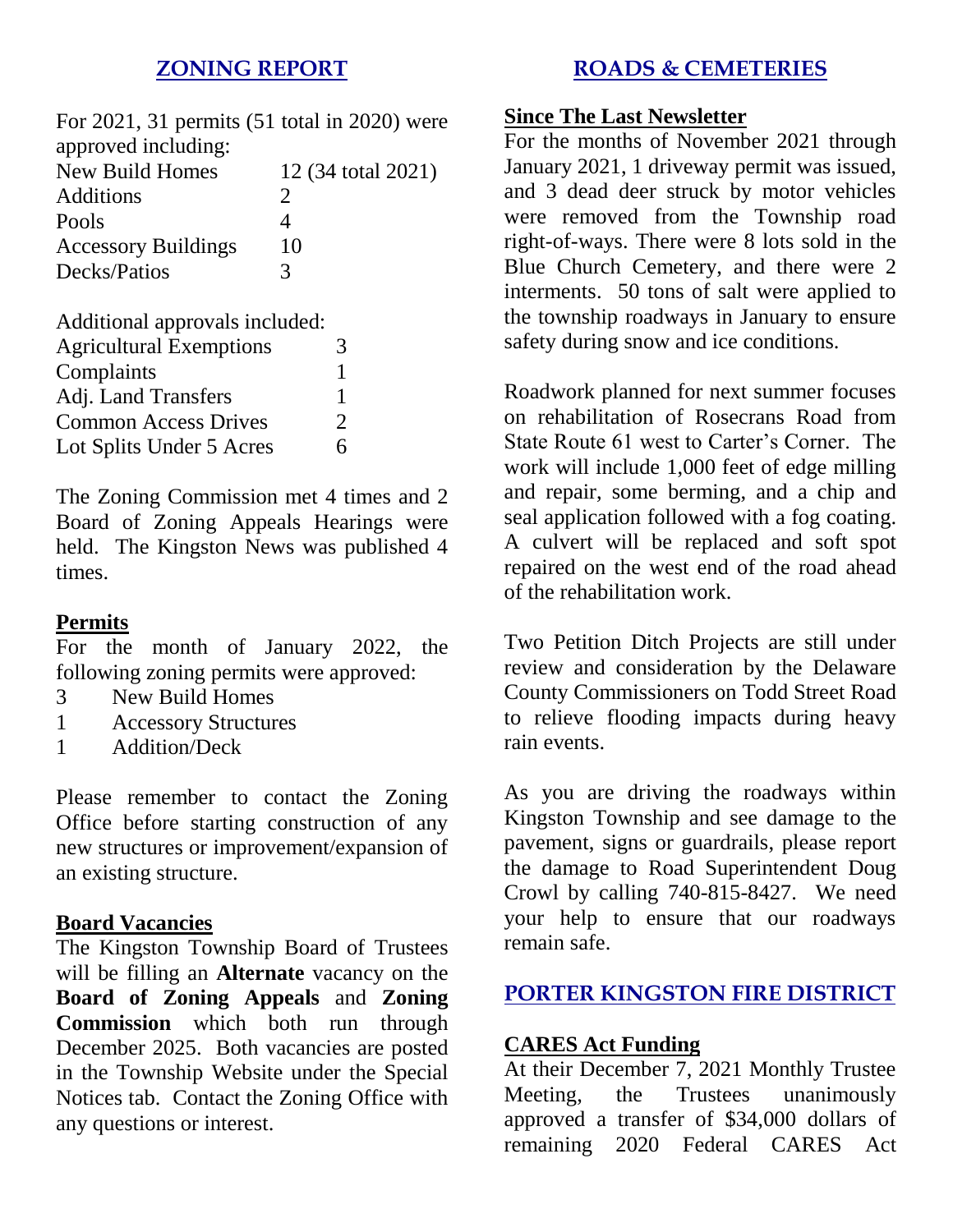funding to the Porter Kingston Fire District (PKFD). PKFD will utilize the funds to purchase two new furnaces/air conditioners with UV filter systems, three sets of parkas and fire gear for new hires, and the remainder for gloves, hoods and boots.

Chief Thompson and Lt. Isbell thanked the Trustees for their continued support for PKFD!

## **Santa Tour A Success**

Even without snow, Santa was able to visit a record setting number of families in Porter and Kingston Townships on Sunday, December  $19<sup>th</sup>$ . The tour has grown over the years from 182 people in 20ll to 1,153 in 2020 and a new record of 1,228 people in 2021 which represents about 25% of the people in the District. 527 children were able to see Santa accompanied by 701 adults. Santa and the firefighters left the fire station at 11am and returned at 10pm.



Pictured above Santa and his Fire District Elves prepare for their tour of the townships.

# **Grants**

PKFD has been awarded \$1,200 from the 2020-2021 EMS Grant Program which will be used to purchase EMS small equipment and for training. As reported in the  $3<sup>rd</sup>$ Quarter Kingston News, PKFD had

submitted a \$34,000 request through the State Homeland Security grant program to purchase collapse and trench management equipment. Unfortunately, the grant request was not approved.

While not successful last year, PKFD has again initiated a FY2021 grant request through the Federal Emergency Management Agency (FEMA), Assistance to Firefighters Grant (AFG) Program to replace the District's 1994 Tanker Truck T381. In addition, a second request was initiated to replace the specialized air compressor used to refill SCBA tanks. Based on their grant writing experience and award success rate, Ohio First Responder Grants, LLC was hired to prepare and submit the grant applications for PKFD.

# **Highlights 2021 Year End Report**

- PKFD responded to 243 calls for assistance with a total of 977 individual personnel responses, and averaging 5 personnel per call.
- Personnel averaged 40 runs each for the year.
- Supplied mutual aid to surrounding districts 72 times and received mutual aid 43 times.
- Responded to 17 structure fires, 29 medical assists and 46 motor vehicle accidents.
- The District has 29 personnel on the roster; an increase of 2 from 2020.
- Personnel completed 184.5 hours of EMS training, 1071 hours of fire training and 11 hours of HAZMAT training.
- The 2003 Engine 381 was sent to Pierce Midwest Regional Refurbishment Center in Weyauwega, Wisconsin for frame rail replacement and other repairs. The total cost of